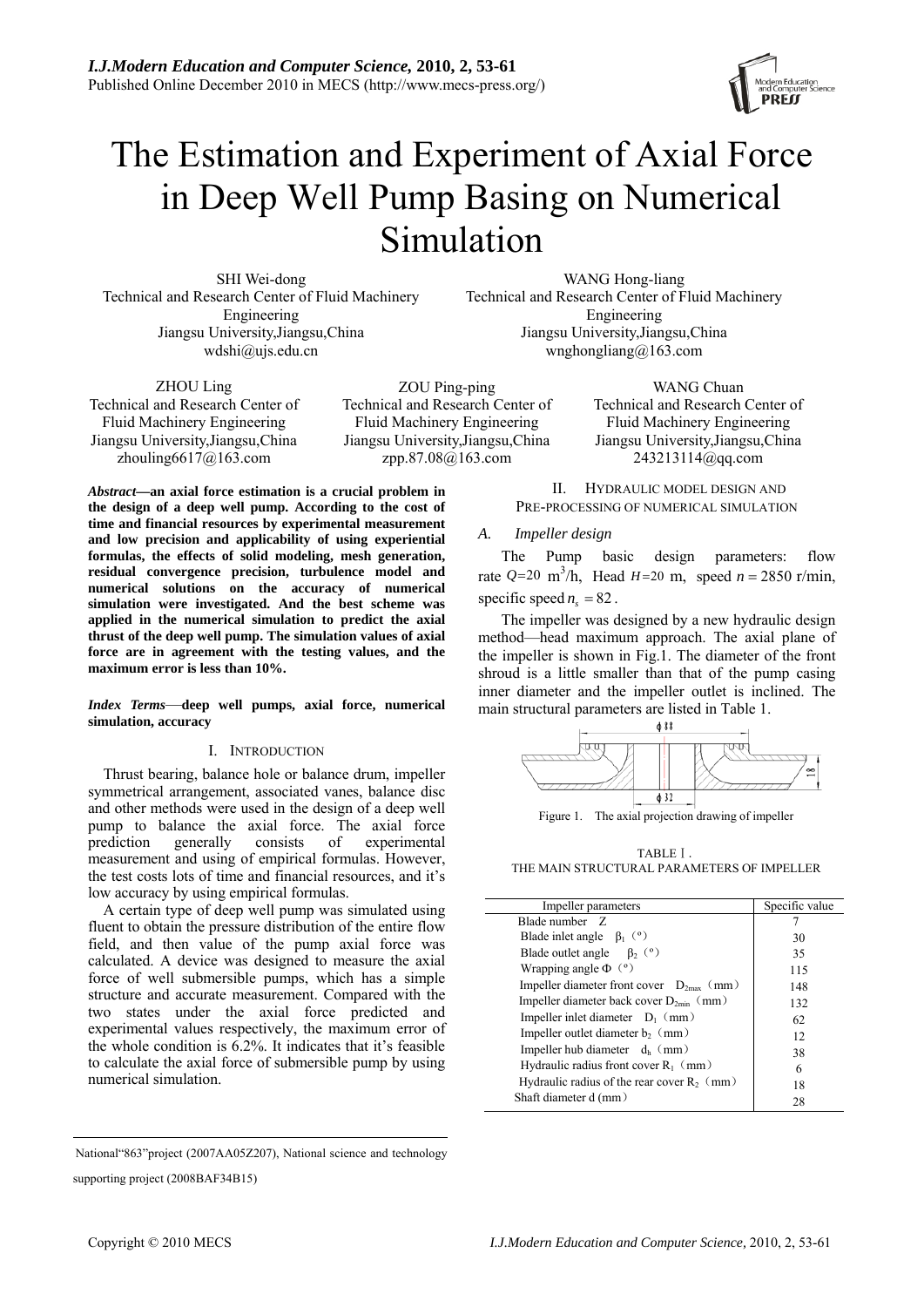#### *B. Hydraulic Design of guide vanes*

In order to shorten the axial length of deep well pump, the radial guide vane is used. The main parameters are as follows: blade number  $Z=6$ , inlet diameter  $D_5 = 145$  mm, outlet diameter  $D_6 = 145$  mm, inlet angle  $\alpha_5 = 18^\circ$ , outlet angle  $\alpha_6 = 58^\circ$ , the axial projection drawing is shown in Fig. 2.



Figure 2. Axial projection drawing of guide vane

### *C. Solid Modeling*

The hydro-equipment of 200QJ20 Type deep well pump is composed of the inlet section, impeller, guide vane and outlet section. The impeller and guide vane model are shown in Fig.3. Since grid generation can be directly affected by the quality of the 3-D model, the small planes, small acute angles and discontinuous surfaces should be avoided in modeling. In this simulation, the whole flow channel including the impeller, the guide vane and the cavity around the impeller cover was not simplified. And both the inlet and outlet section are enough extended, so the border of impeller blades inlet and outlet can not be affected by the inlet and outlet flow.



Figure 3. Solid model of impeller and guide vanes

# *D. Calculation of regional meshing*

After modeled by using Pro/E, the import section, impeller and guide vane were imported to the Gambit for a further processing. The two stages full-flow field was meshed with structured and unstructured grids, shown in Fig.4.



Figure 4. Single-stage flow channel mesh

#### *E. Boundary conditions [1-4]*

Inlet boundary condition

Inlet axial velocity is determined by the law of conservation of mass and assumption of rotational flow. Considering the relative motion of the impeller and flow, the relative velocity distribution of inlet section in the impeller is given. Supposing the pressure on the inlet section is uniform, the inlet of the turbulent kinetic energy  $k_{in}$  and turbulent kinetic energy dissipation rate are calculated by the following formula [5]

$$
\begin{cases}\nk_{\text{in}} = 0.005 v_{\text{in}}^2 \\
\varepsilon_{\text{in}} = \frac{c_{\mu}^{3/4} k_{\text{in}}^{3/2}}{K y_{\text{in}}} \n\end{cases} (1)
$$

Where:  $v_{\text{in}}$  is the inlet axial velocity;  $y_{\text{in}}$  is the distance between calculating point of near wall and wall surface.

• Outlet boundary condition

The flow rate and pressure in the outlet of guide vane of deep well pumps are unknown, so the flow outlet boundary condition is set to (outflow) form.

• Solid-wall condition

Considering the non-slip condition of solid-wall, the relative velocity  $w = 0$ , pressure is taken as the second boundary condition, that  $\partial p / \partial n = 0$ . The turbulence wall boundary condition adopts wall function. Near the solid wall area, a large velocity gradient is forced by the wall. The full development  $k - \varepsilon$  turbulence model in this region needs to be amended. Assuming the distance between near wall point P and wall  $y_p$ , the velocity  $y_p$ and turbulent kinetic energy dissipation rate  $\varepsilon_p$  of point P are determined by the following wall functions:

 $\frac{P}{P} = \frac{1}{P} \ln(E y_P^+)$ *u*  $\frac{u_p}{u_\tau} = \frac{1}{\kappa} \ln(E y_p^+)$  ,  $k_p = \frac{u_\tau^2}{\sqrt{C_u}}$  $P = \sqrt{C}$  $k_p = \frac{u_r^2}{\sqrt{2}}$ , *P y u* κ  $\varepsilon_p = \frac{u_\tau^3}{\sqrt{v}}$ (2)

where:  $\mu$   $\mu$ ρ μ  $y_P^+ = \frac{\rho u_r y_P}{\mu} = \frac{\rho c_\mu^{1/4} k_P^{1/4} y_P}{\mu}$ ; Wall friction coefficient

 $u_r = \sqrt{\tau_w / \rho}$ ; Constant E and *K* are taken as 9.011 and 0.419.

Multi-reference system model (MRF)

The flow in each section was solved in dynamic and a static double reference system. The rotating frame was fixed to the rotor with speed 2850 r/min, and the static frame was adopted in the inlet section, guide vane and outlet section. The connection surface between the two sub-regions is the interface. The coupling between the rotator and stator was simulated in Multiple Reference Frame (MRF).

#### III. RELATED ISSUES OF NUMERICAL SIMULATION

Solution Setting: The standard  $k - \varepsilon$  model, SIMPLE algorithm, second order upwind discrete difference equations were applied in the simulation. The residuals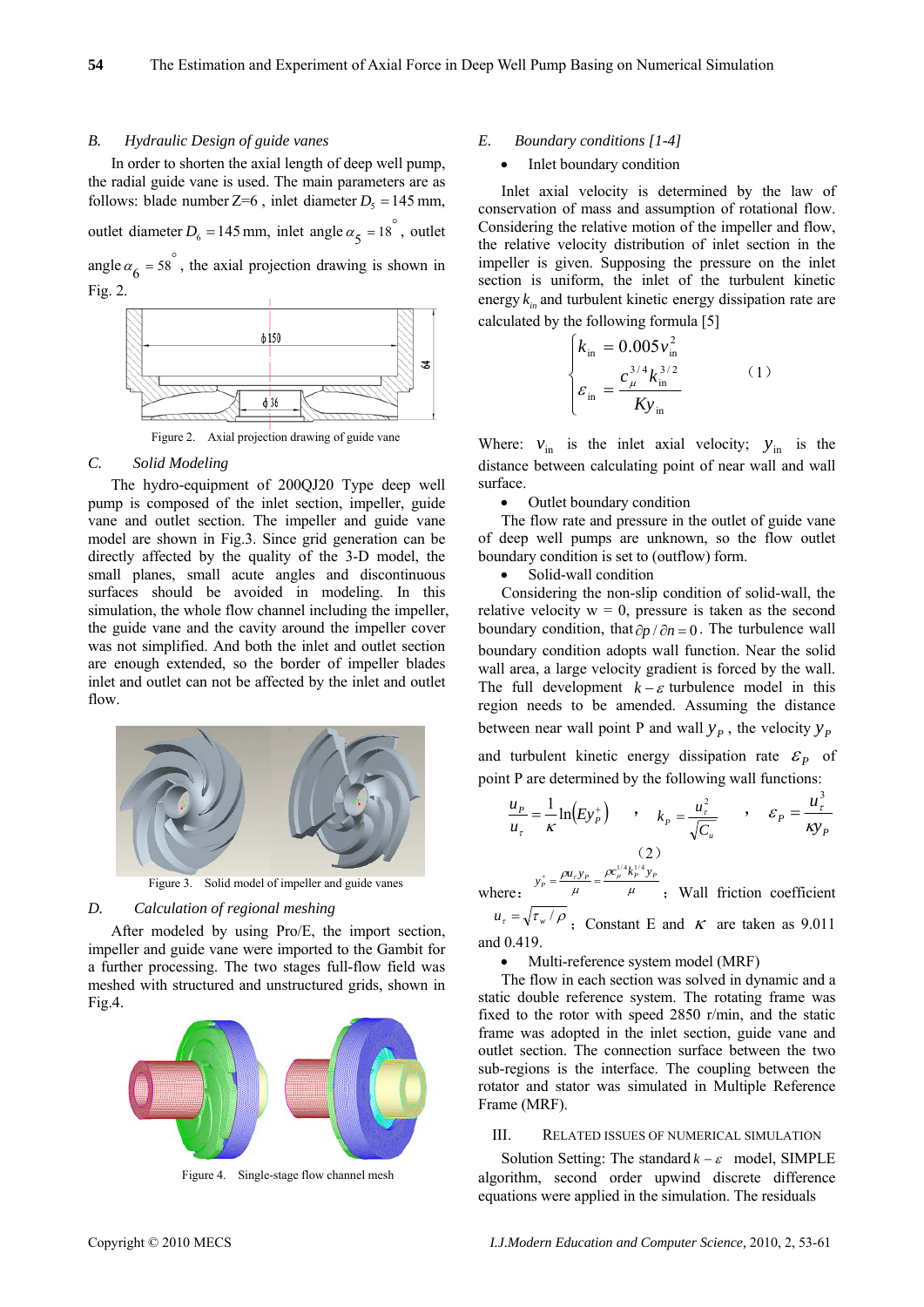convergence precision was set to be  $10^{-4}$ , and the others were solved by the default settings (without additional instructions, use this setting).

#### *A. Selection of grid number*

Theoretically, with increase of the grid number, the solution errors caused by grid will gradually shrink, and even disappear. However, considering the configuration of the computer and computing time, the grid number can not be too much. In this paper, nine different grid numbers were divided, respectively shown in Table 2 and Fig.5. The size of the axial force with different grid numbers was compared, (the axial force do not include the gravity), and finally the appropriate grid number was selected.



Figure 5. Axial force – grid number curve

From Table 2, Fig.5, it can be seen that:

a) The axial force is relative small under less grid number, the. When the grid number reached 350 000, the difference of axial force is about 2.8%, tending to stable;

b) Taking computing time and coordination precision into account, the grid number of 450 000 meets the requirements.

#### *B. Selection of residual convergence precision*

The solution of a steady-state problem usually can be obtained by large amounts of iterations and the convergence of the solution may be affected by many factors. A large number of computing units, the conservative relaxation factors and physical properties of complex flows are often the main reasons. Sometimes, it is difficult to determine whether you get the convergence solution.

In the iterative process, the convergence of solutions was monitored at all times, and ended when the specified accuracy was reached in the system. For there is no uniform standard, this section is empirical.

For the single-stage 200QJ20 type submersible pump model, its total grid number is 450 000, the residual convergence accuracy is set to  $10^{-5}$ . The axial force under different iteration number of the pump are shown in Table 3 and Fig.6, where when the iteration step number is 400,

the residual convergence accuracy reaches  $10^{-3}$ ; iteration step number 883, the residual convergence precision reaches  $10^{-4}$ ; when the number of iteration step get to 2200, the residual convergence precision is close to  $10^{-5}$ .<br>Table III. The axial force under different iteration step number

| Iteration step | 100 | 200  | 300  | 400  | 500  | 600  | 700  | 800  |
|----------------|-----|------|------|------|------|------|------|------|
| F(N)           | 523 | 466  | 404  | 429  | 455  | 476  | 491  | 500  |
| Iteration step | 883 | 1000 | 1200 | 1400 | 1600 | 1800 | 2000 | 2200 |
| F(N)           | 503 | 507  | 513  | 518  | 521  | 522  | 524  | 524  |



Figure 6. Axial force - the iteration step number curve From Table 3, Fig.6 we can see:

a) Before the number of iterations step reaches 400, that is, the convergence precision of the residuals is less than  $10^{-3}$ , axial force is very unstable and the discrete equation is not convergence.

b) When the number of iteration step is between the 400 and 883, that residual convergence precision between  $10^{-3}$  and  $10^{-4}$ , the axial force increases, without stable trend.

c) After the number of iteration step reaches 883, residual convergence precision is over  $10^{-4}$ , the axial force increases slightly and then tends to stable, and the residual convergence trend is slow. Taking the balance of solution precision and computing time into account, the convergence precision set to 10-4.

## *C. Turbulence model selection[5-6]*

Turbulence appears in places where velocity fluctuates. Such volatility makes the exchange of momentum and energy between the fluid medium, and concentration changes. Because this fluctuation is small scale and has a high frequency, the direct simulation in the actual project calculation needs high requirements on the computer. In fact, instantaneous control equation may be uniform in time and space, or change the scale artificially, so the modified equations need less computing time.

However, the modified equations may contain the unknown variables, and the turbulence model needs to use the given variables to determine these variables.

Many turbulence models are provided in FLUENT, but a turbulence model is not universal for all problems. For different problems, the main reference points for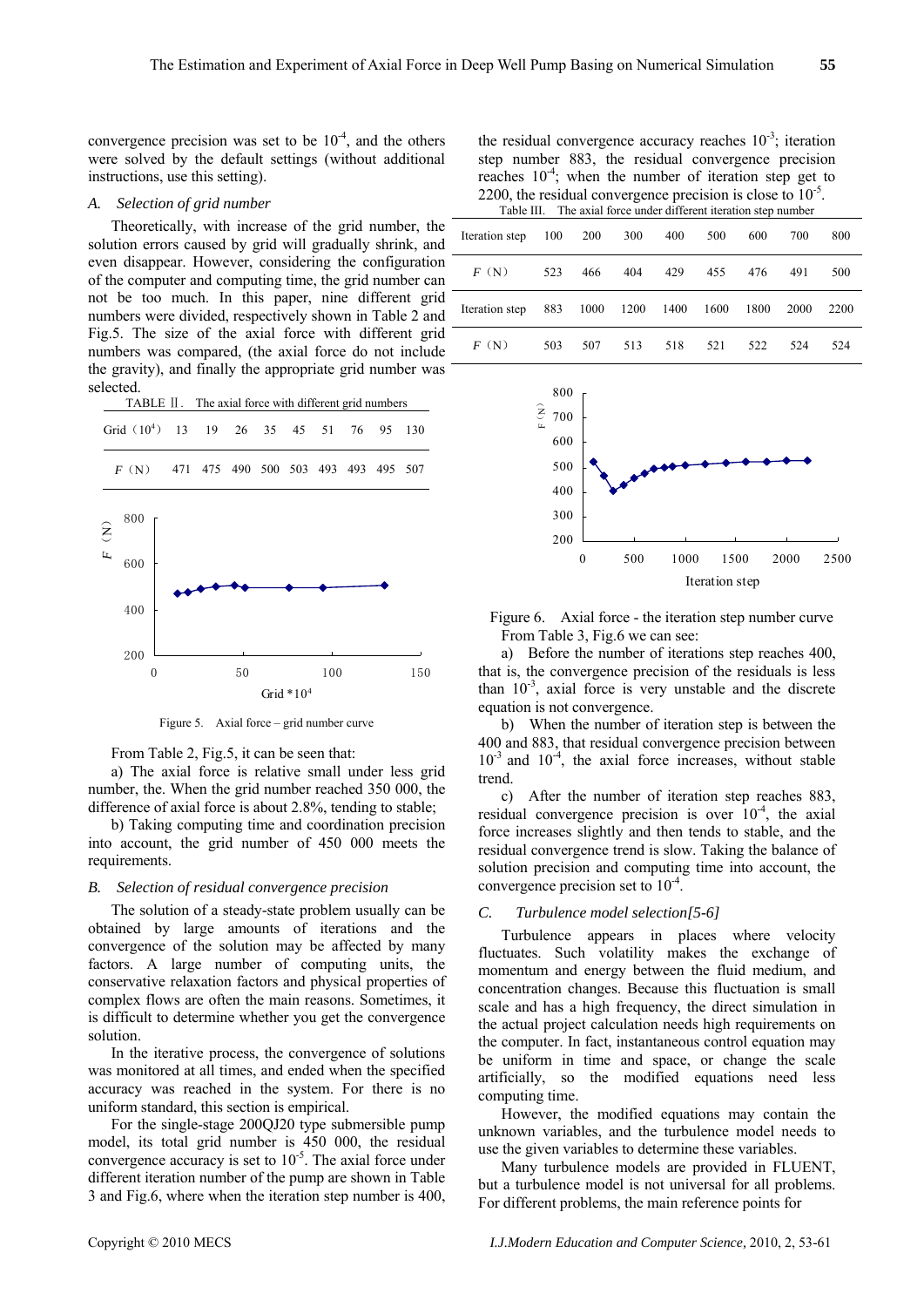choosing the model are as follows: whether the fluid is compressible, the establishment of a feasible issue, accuracy requirements, the computing capability, time limit and so on. The standard *k*−<sup>ε</sup> , RNG *k*−ε and standard *k*−ω and SST *k*−<sup>ω</sup> model were applied to calculate the axial force, shown in Table 4.

| Axial force under different models<br>TABLE IV. |  |
|-------------------------------------------------|--|
|-------------------------------------------------|--|

| Turbulence |          | $k-\varepsilon$ |            | $k-\omega$ |            |
|------------|----------|-----------------|------------|------------|------------|
| models     | Standard | <b>RNG</b>      | Realizable | Standard   | <b>SST</b> |
| F(N)       | 503      | 514             | 524        | 520        | 526        |

In the table 4, the axial force obtained by the standard  $k-\varepsilon$  model is the smallest, but the axial force obtained by different models are almost the same, and difference between the maximum and minimum is 4.6%. In the iterative process, it's fast to converge with the standard *k*−<sup>ε</sup> model; the computational time is much less than with other models. Therefore, the unified standard  $k-\varepsilon$  model was used in the simulation of single-stage 200QJ20 deep well pump.

## *D. Algorithm Selection*

The flow field solution of relevant issues has been briefly introduced in the previous section, so there's no need a specific introduction, only for this model, SIMPLE, SIMPLEC and the PISO algorithm to compare the pump axial force the value respectively, as shown in table 5.

| TABLE V. Axial force under different algorithms |               |                |      |  |  |
|-------------------------------------------------|---------------|----------------|------|--|--|
| Algorithms                                      | <b>SIMPLE</b> | <b>SIMPLEC</b> | PISO |  |  |
| F(N)                                            | 503           | 502            | 492  |  |  |

From Table 5, axial force obtained by using SIMPLEC algorithm and SIMPLE is almost the same, but only slightly difference with using PISO algorithm. Among them, it's easy to converge and costs less computing time by using SIMPLEC. Therefore, the SIMPLEC algorithm was used in this simulation of a single-stage-type deep well submersible pumps.

## *E. Roughness influence*

The single-stage 200QJ20 deep well pump in this paper is composed of inlet section, impeller, guide vane and outlet section. Considering the actual situation, only the roughness of impeller and guide vane surface was set, and the roughness of inlet and outlet section was set to be zero. Roughness influence on the axial force is shown in Table 6.

TABLE Ⅵ. Axial Force under different roughness

| Roughness<br>(mm) |     | 0.05 | 0.1 | 0.15 | 0.2 |
|-------------------|-----|------|-----|------|-----|
| F(N)              | 503 | 471  | 443 | 388  | 330 |

In table 6, the axial force decrease with the increase of roughness. It's probably because hydraulic loss in the flow channel increases with the roughness increase, resulting to head reduces. The pressure at the same radius reduces, leading to axial force decrease. Considering the manufacture of the 200QJ20 type deep well pump, surface roughness value was set to 0.1mm

## Ⅳ ANALYSIS OF INTERNAL FLOW FIELD

Based on the above study, in this section we'll do the numerical simulation of 200QJ20 type deep well pump, a total of 45 million meshes, residual convergence precision of  $10^{-4}$ , using the standard model  $k - \varepsilon$ , SIMPLEC algorithm, impeller and guide vane surface roughness is 0.1. In order to facilitate comparison with the following experimental values, the import of impeller seal faces' axial clearance is 0.3mm. Based on simulation results, we analyze the velocity and pressure distribution of the 200QJ20 type deep well pump.

#### *A. Velocity analysis*

Do the whole level flow passage cross-section  $x = 0$ ,



cavity

Ĭ

 $9.39e + 00$ 8.90e+00 8.41e+00 7.92e+00<br>7.43e+00 6.94e+00 6.45e+00  $5.96e+00$ 4.98e+00  $4.49e+00$  $3.51e+00$  $3.02 + 00$  $2.53e+00$ <br>2.05e+00  $1.56e + 00$  $1.07e+00$ 5.77e-01



As known from Fig.7 (a), the whole flow passage has no significant back flow and vortex; the velocity of the impeller outlet is to the maximum, but decreases gradually after the guide vane, which is in line with the actual situation. Since the impeller outlet miter, the exit velocity point to the rear cover, having no significant impact on the inner wall of the pump, we know that increasing the front cover diameter of the impeller does

Copyright © 2010 MECS *I.J.Modern Education and Computer Science,* 2010, 2, 53-61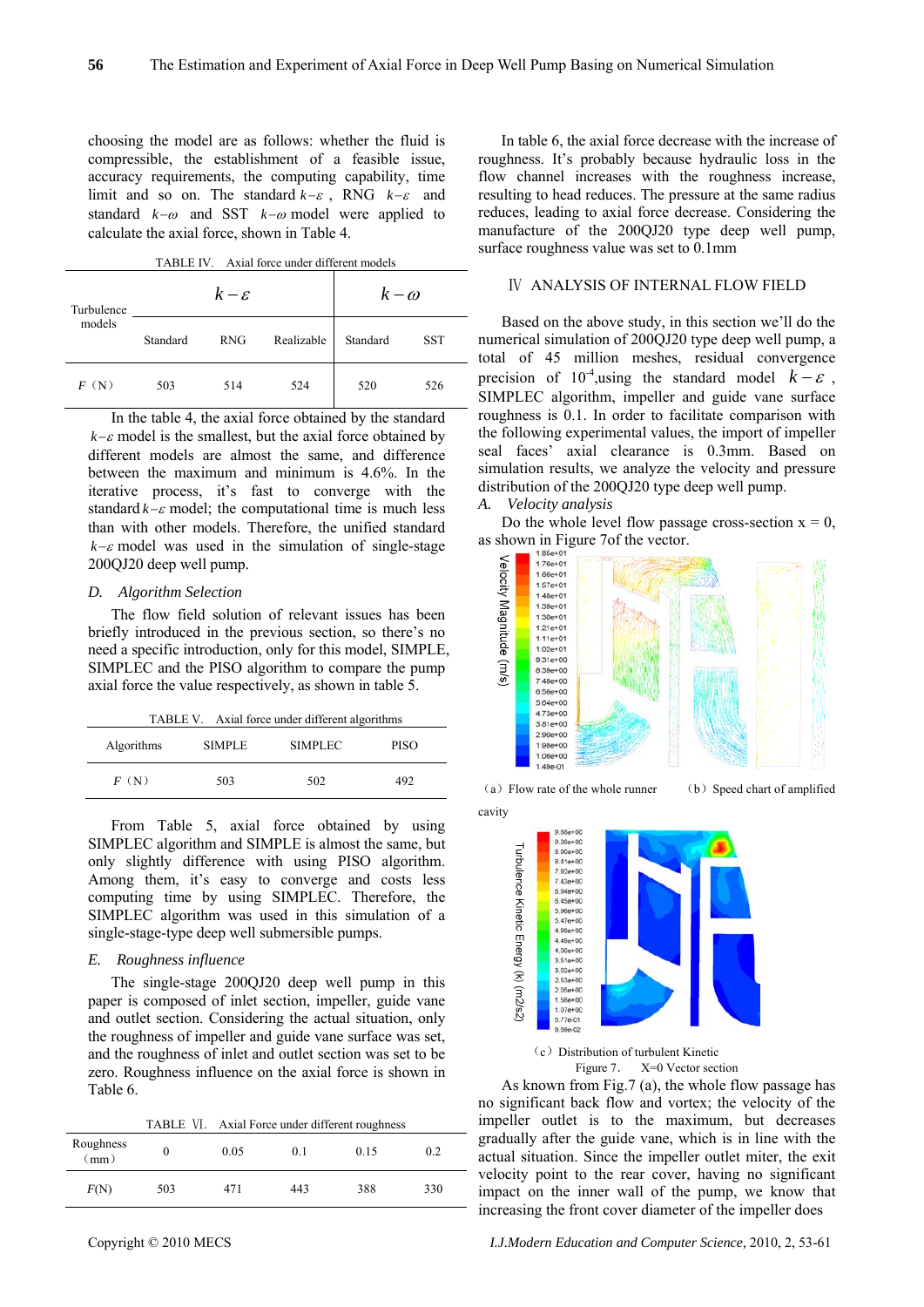not increase the impact of the loss at the outlet of the impeller. Vortex forms in the guide vane inlet, indicating that guide vane inlet design has some certain problems, which needs to be further improved.

Fig.7 (b) for the velocity figure of the amplified cavity around the impeller, we can see the front cover cavity, liquid away from the cover side flowing inward ,and liquid near the cover side flowing outward. pointing to the impeller outlet, while the middle part of the cavity flow is slow. However, fluid flowing in the back cover cavity is chaotic, having no obvious regularity.

Fig.7 (c) for the distribution of turbulent kinetic energy of the whole level cross sections  $x = 0$ , we can see turbulent kinetic energy of the impeller inlet; outlet and guide vane inlet is large.

Fig. 8,Fig.9 for the relative velocity vector graph and distribution of turbulent kinetic energy of impeller, the middle cross section of guide vane, we can see:

 a) Liquid velocity in the impeller has uniform distribution, no significant back flow and vortices, the performance of the overall symmetry is apparent. Large turbulent kinetic energy at the inlet, there is some impact, but not very obvious. A large turbulent kinetic energy in the impeller outlet, flow instability, to some extent by the inner wall of the pump.

 b) The overall flow of the fluid in guide vane is stable, but the inlet has obvious vortex, turbulent kinetic energy is also great, while back flow at the outlet is not obvious.



Figure 8. Relative velocity distributions in the impeller and guide vane



Figure 9. Distributions of turbulent energy on the cross-section of impeller and guide vane

# *B. Pressure Analysis*

Fig.10 shows the total pressure cloud map of overall level flow passage, total pressure i.e. total energy, we can see the total energy gradually increased from the impeller inlet to outlet, and to the maximum at the end of the blade near the front cover, then the energy gradually decreased along the guide vane flow passage and stabilized at the outlet. Fig.11shows the static cloud graph of impeller, the middle cross section of guide vane, we can see static pressure are evenly spaced from impeller inlet to the outlet, the working side pressure is to the maximum at the end of blade, you can see the minimum pressure in the back of the blade near the inlet, which is negative, cavitations occurs most likely in this region. Static pressure gradually increased from guide vane inlet to outlet, indicating that the kinetic energy gradually converted to pressure energy.



Figure 10. Distributions of rated flow turbulent energy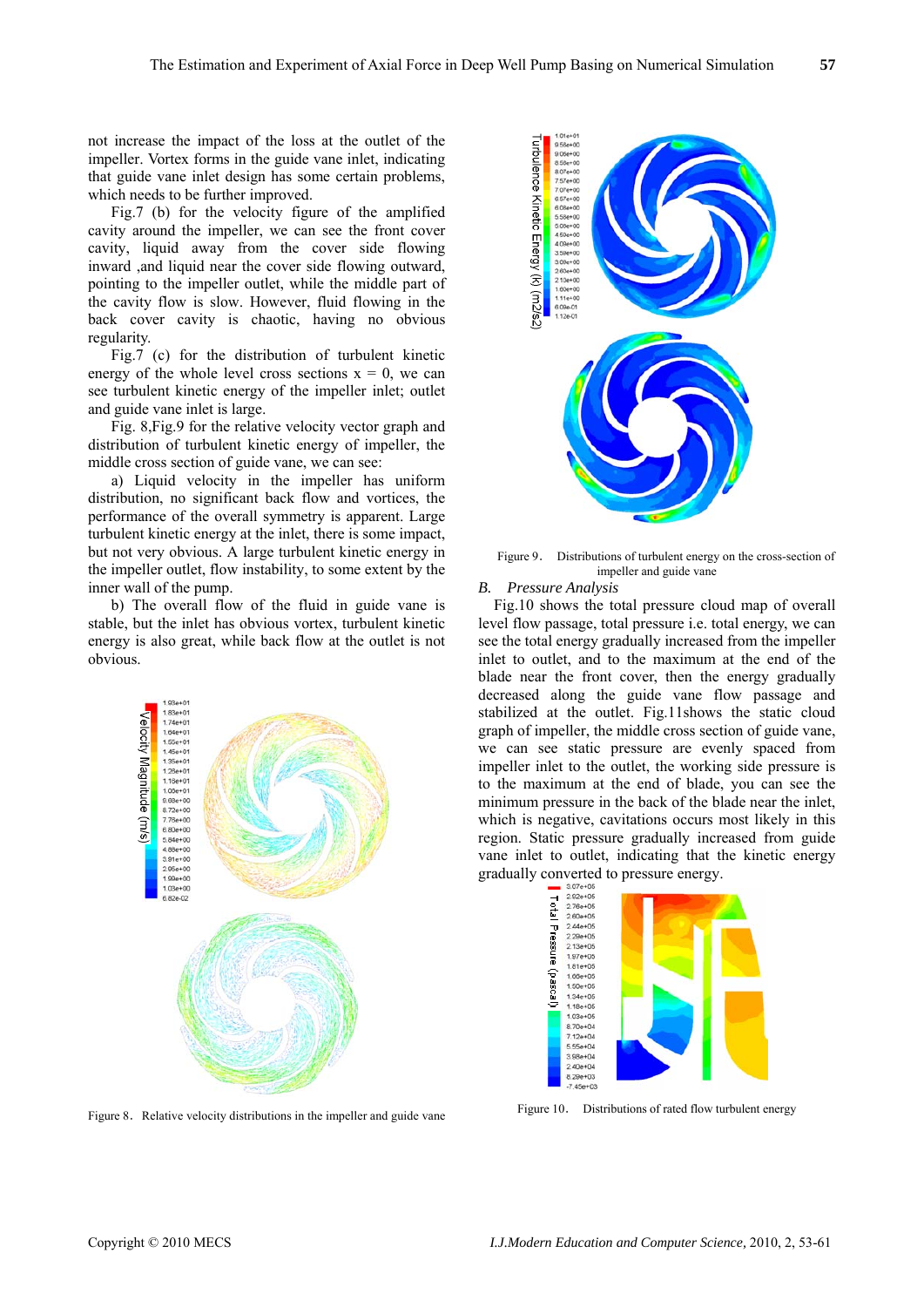

Figure 11. Static pressure distributions on the cross-section of impeller and guide vane

# Ⅴ RESULTS ANALYSIS AND AXIAL FORCE CALCULATION

#### *A. xial force calculation A*

.

Considering the axial force characteristics of numerical simulation of deep well pump, the composition of the axial force is divided as follows.

- a) The axial force  $F_1$  of the outer surface of impeller front shroud;
- b) The axial force  $F_2$  of the outer surface of impeller back shroud;
- c) The axial force  $F_3$  of the seal face axial clearance of impeller inlet;
- d) The axial force  $F_4$  of front surface and back surface of impeller blades;
- e) The axial force  $F_5$  of cutting impeller outlet;
- f) The axial force  $F_6$  of impeller inner channel surface;
- g) The axial force  $F_7$  of pump shaft, which is an important component to the axial force in a deep well pump; the more stages are, the larger its value is;
- h) Gravity of impeller and the shaft  $F_8$ , which does not exist in the horizontal pump. In this study 200QJ20 type deep well pump is a vertical pump,  $F_8 = 30$  N.

The axial force of impeller corresponds to the sum of the six forces,  $F_i = F_1 + F_2 + F_3 + F_4 + F_5 + F_6$ ; and the axial force of the whole pump is the sum of the eight forces.

Fig.12 shows at nominal operating condition  $Q=20 \text{ m}^3/h$ , the static pressure distribution of impeller front and back shroud, the seal face axial clearance of impeller inlet , cutting impeller outlet, front surface and back surface of impeller blade and impeller inner channel surface.

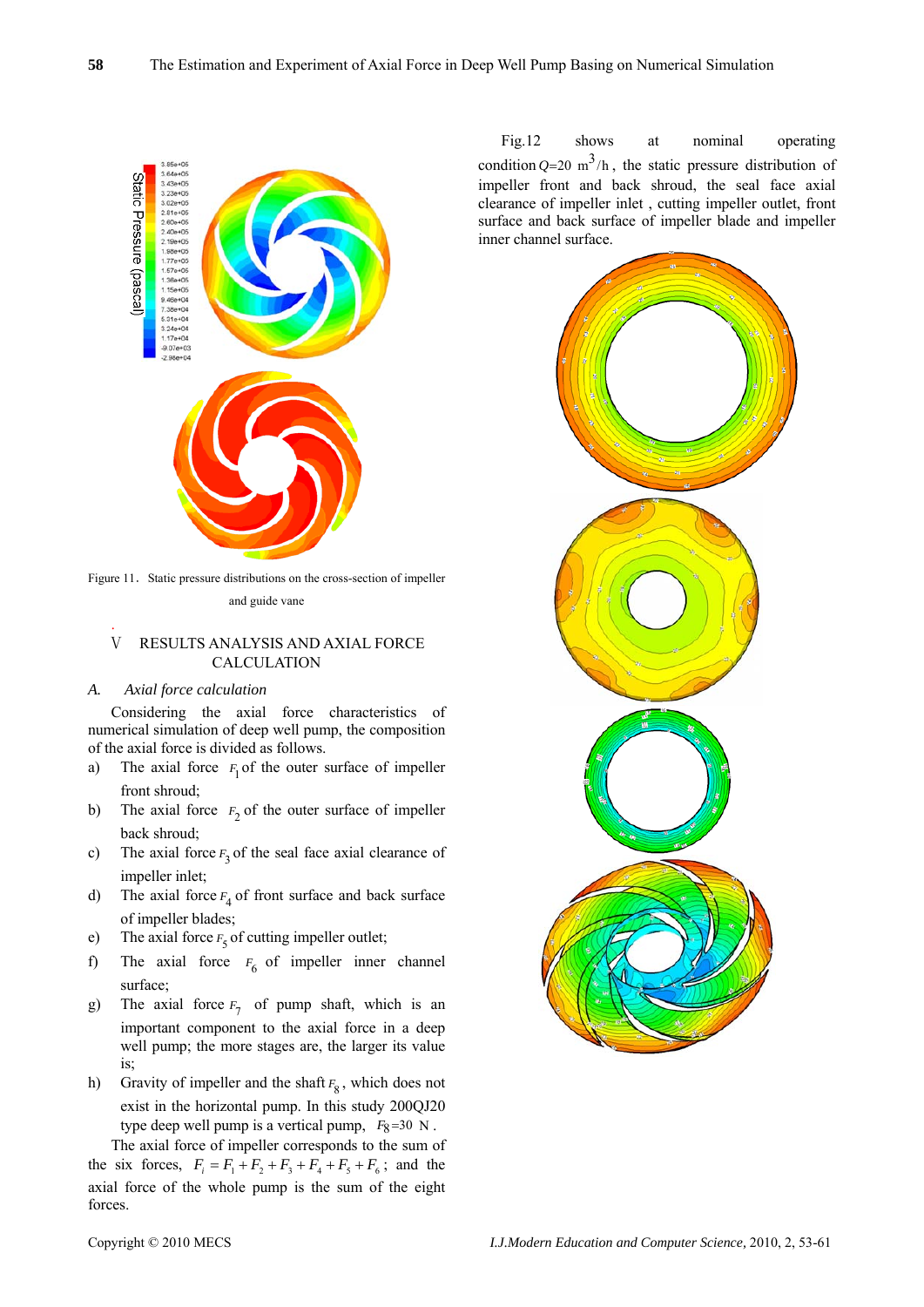

Figure 12. The static pressure distribution on impeller surface The six axial forces can be obtained by Fluent post-processing directly, and the axial force  $F_7$  can be and gravity  $F_8$  is given. So the total axial force of obtained by integral of the static pressure of pump outlet, 200QJ20 type deep well pump can be obtained.

Table 7 shows the predicted axial force value of full conditions, where "-" means that the direction of the force points to the pump outlet.

TABLE VII. PREDICTED AXIAL FORCE

|    | $\underbrace{Q}_{(\mathfrak{m}^3/\mathfrak{h})}F_i(\mathbf{N})F_2(\mathbf{N})F_i(\mathbf{N})F_4(\mathbf{N})F_5(\mathbf{N})F_6(\mathbf{N})F_7(\mathbf{N})F_8(\mathbf{N})F_i(\mathbf{N})F(\mathbf{N})$ |                                          |    |            |         |      |     |                      |
|----|------------------------------------------------------------------------------------------------------------------------------------------------------------------------------------------------------|------------------------------------------|----|------------|---------|------|-----|----------------------|
| 8  |                                                                                                                                                                                                      | $-1743$ 2017 $-167$ 47 99 495 140 30 748 |    |            |         |      |     | 918                  |
| 12 |                                                                                                                                                                                                      | $-1740$ 1976 $-160$ 62                   |    | 96 474 137 |         | 30   | 708 | 875                  |
|    | 16 -1726 1919 -157 76 94 451 135                                                                                                                                                                     |                                          |    |            |         | 30   |     | 657 822              |
| 20 |                                                                                                                                                                                                      | -1709 1848 -157 89 93 427 131            |    |            |         |      |     | $30$ $591$ $752$ $-$ |
| 24 |                                                                                                                                                                                                      | $-1686$ 1757 $-158$ 100 91 400 125       |    |            |         | 30 F |     | 504 659              |
| 28 |                                                                                                                                                                                                      | $-1654$ 1649 $-160$ 111                  | 88 |            | 370 116 | 30 · | 404 | 550                  |
| 32 |                                                                                                                                                                                                      | $-1614$ 1531 $-161$ 121 84               |    | 337        | 104     | 30   | 298 | 432                  |

From the analysis of the axial force components at rated operating conditions in table 7, it can be seen that:

a) The axial force  $F_1$  and the axial force  $F_3$  are negative, which means that point the direction of pump outlet, the other components point to the inlet.

b) The axial force of the external surface,  $F_1 + F_2 + F_3 + F_5 = 111$ N, about 15% of the total axial force. The proportion is small, this is because impeller outlet is oblique, reducing the area of impeller back shroud.

surface (including the front blade, back blade), that is, c) The axial force of impeller inner channel  $F_4 + F_6 = 516N$ , 70% of the total axial force, this force is difficult to calculate by the empirical formula accurately,

but it is the most important part of axial force in 200QJ20 type deep well pump.

d) Axial force  $F_7$  of shaft end suffered approximately 20% of the total axial force  $F$ ; the force increases more with more stages and higher head.

From the analysis of the axial force of the whole conditions, we can see:

a) With the flow increases, the pump head decreases,  $F_1$ ,  $F_2$ ,  $F_5$ ,  $F_6$  and  $F_7$  decrease, but  $F_4$ increases.

b) The axial force  $F_3$  of the seal face axial clearance of impeller inlet  $F_3$  is less affected by flow changes, and the reasons need to be further studied.

c) With the increased flow, the axial force of impeller's out surface are 206,172,130,75,4, -77,-160N, which shows that the force decreases gradually, and then increased gradually after the direction changes.

d) With the flow increases, the axial force  $F_i$  and *F* also decrease sharply, which indicates that th e flow have a significant influence on  $F_i$  and  $F$ .

## Ⅵ THE EXPERIMENTAL STUDY OF STUDY OF 200J20-TYPE DEEP WELL PUMP

## *A. The axial thrust test of the seal face axial clearance ( 0.3 mm) of impeller inlet*

The axial force test device of the 200QJ20 type submersible pump was designed, with simple structure and high precision. In order to investigate the influence caused by the seal face axial clearance of impeller inlet, the axial force was measured. The axial force under multi-conditions was measured respectively, shown in Table 8 and Fig. 13. The axial force points to the direction of impeller inlet.

TABLEVIII. THE PREDICTED AND TEST AXIAL FORCE

| Q<br>$(m^3/h)$ | Predicted F<br>(N) | Test $F$<br>(N) | Error |
|----------------|--------------------|-----------------|-------|
| 8              | 918                | 894             | 2.7%  |
| 12             | 875                | 840             | 4.2%  |
| 16             | 822                | 784             | 4.9%  |
| 20             | 752                | 730             | 3.0%  |
| 24             | 659                | 657             | 0.3%  |
| 28             | 550                | 567             | 3.0%  |
| 32             | 432                | 459             | 5.9%  |



Figure 13. The predictive and test value of F-Q curve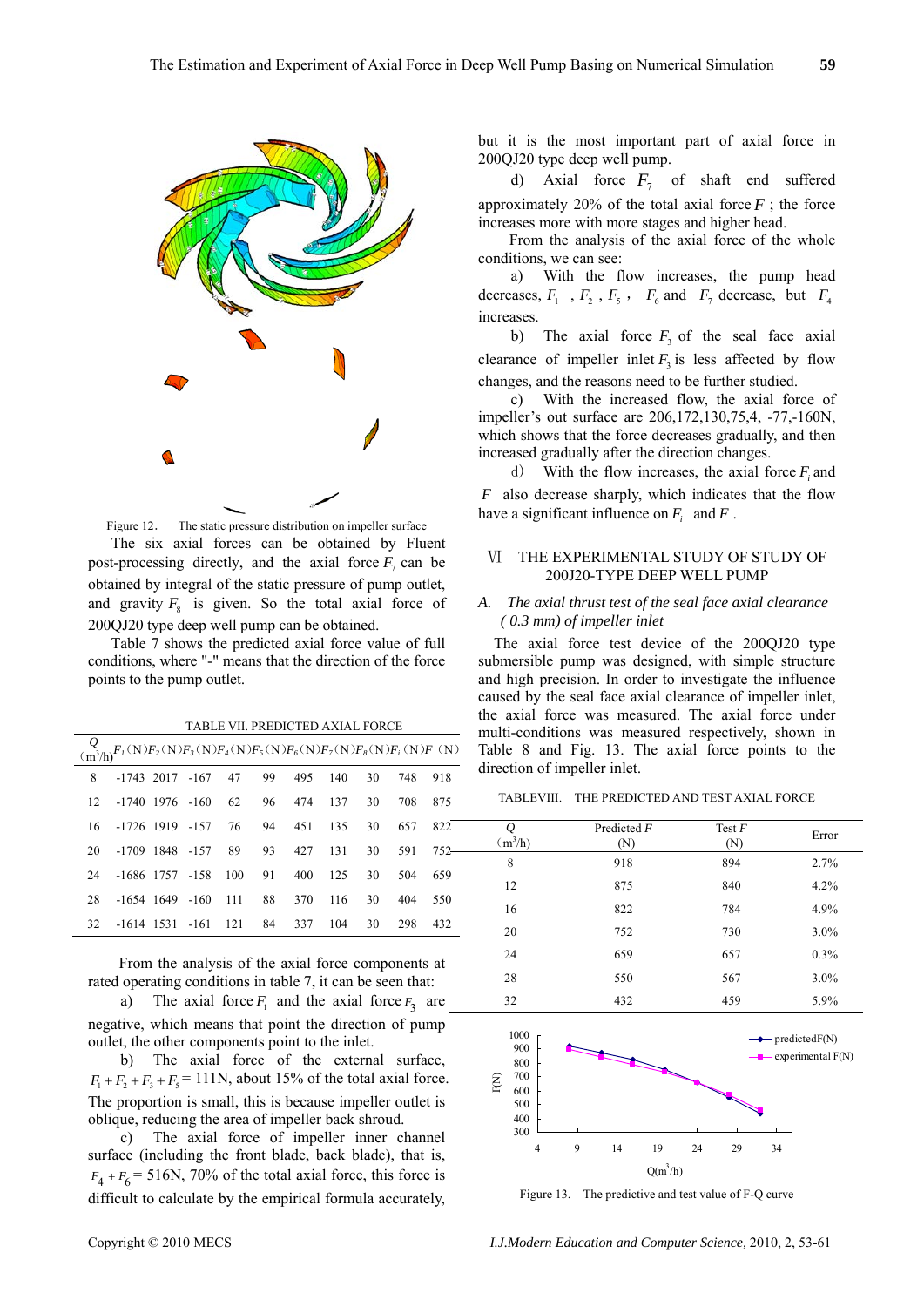From Table 8 and Fig. 13, we can see:

a) For the four stages 200QJ20 type deep well pump, the single-stage axial force was converted according to the experimental data. The weight of the submersible motor rotor is10kg, and the experim ental axial force in the table lists contains no the rotor weigh t. So the test value listed in the table is the axial force of single-stage 200QJ20 type deep well pump, which is the sum of the axial force of the pump shaft, impeller gravity, impeller and shaft.

b) With the flow increases, predicted and t est values of the axial force reduce gradually. The F-Q curve trend of each other is generally the same, and there i s no great fluctuation at the small and large flow, w hich indicates that the predicted axial forces under fully working conditions are accurate.

c) Comparing the predicted values with test values, the maximum error is 5.9% and the minim um error 0.3% at full operating conditions. Hence th e predicted axial thrust by using numerical simulation is feasible.

# INLET SEAL AXIAL CLEARANCE IS ZERO Ⅶ TEST OF AXIAL FORCE WHEN IMPELLER

the experiment is difficult to achieve, therefore, by rep eatedly adjusting column load cell axial clearance is As to the structural constraints of the measurement device, the impeller seal axial clearance of inlet is zero in to the minimum, as close to zero.

Impeller inlet seal axial clearance is zero in the numerical simulation is very easy to implement, and reduces the difficulty of meshing. But there is a problem, because the axial clearance is zero, the impeller inlet seal face has no liquid, and the suffered axial force can not be obtained directly.

The shape of seal face of impeller inlet is respectively to the radius of the impeller inlet and the radius of seal ring, assuming the pressure in the seal surface is trapezoidal distribution, the average pressure obtained from post processing inner and outer ring by Fluent, so axial force of seals can be obtained by integration.

All conditions are given below the predicted and test values, are respectively shown in Table 9 and Figure 14.

#### TABLE IX. PREDICTIVE AND EXPERIMENTAL VALUE OF AXIAL FORCE

| Q<br>$(m^3/h)$ | Predicted F<br>(N) | Experimental $F(N)$ | Error |
|----------------|--------------------|---------------------|-------|
| 8              | 647                | 612                 | 5.7%  |
| 12             | 602                | 567                 | 6.2%  |
| 16             | 544                | 517                 | 5.2%  |
| 20             | 472                | 454                 | 4.0%  |
| 24             | 399                | 389                 | 2.6%  |
| 28             | 315                | 302                 | 4.3%  |
| 32             | 219                | 208                 | 5.3%  |



Figure 14. Predictive and experimental value of  $F-Q$ 

Table 9, Fig.14 shows:

a) With the flow increases, the predicted and experimental axial force values are gradually reduced, the F-Q curve is also broadly consistent with the trend, and the small flow and large has none of greater volatility, indicating that all conditions of the axial force predicted values is accurate.

b) Under all conditions, predictive values compared with the experimental values of maximum error  $6.2\%$ , minimum error 2.6%, the average error is 4.8%, deviation is slightly larger when the axial clearance is 0.3mm..

the performance of the pump, the large flow and small c) At present, using numerical simulation to predict flow deviations are large; generally no longer have reference value, while the axial force prediction has no such problems.

The reasons may be:

and guide vane or vortex chamber the liquid flow is critical, that predictive values are determined by overall lev el flow passage. (a) When predict the efficiency and the pump head, the impeller of the liquid flow, the guide vane or vortex chamber fluid flow and at the junction of the impeller

(b) While the impeller axial force is mainly determined by fluid flow in the impeller, guide vane or vortex chamber has little effect on liquid flow, and the impeller axial force accounted for about 80%, so that prediction of the axial force is more reliable than the performance prediction.

## **VIII CONCLUSION**

The axial force issues have been studied by many experts in recent years, but it is difficult to calculate the size of the axial force accurately due to complexity of the inner flow field. On this basis, the paper carried out the following research:

a) In order to enhance the numerical simulation precision, the influence caused by entity modeling, meshing, residuals precision, turbulence model, and numerical solution method was investigated. Then the best scheme was selected to simulate the submersible pump.

b) The estimation of axial force in submersible pump based on CFD was brought forward for the first time. Th e 200QJ20 type submersible pump was